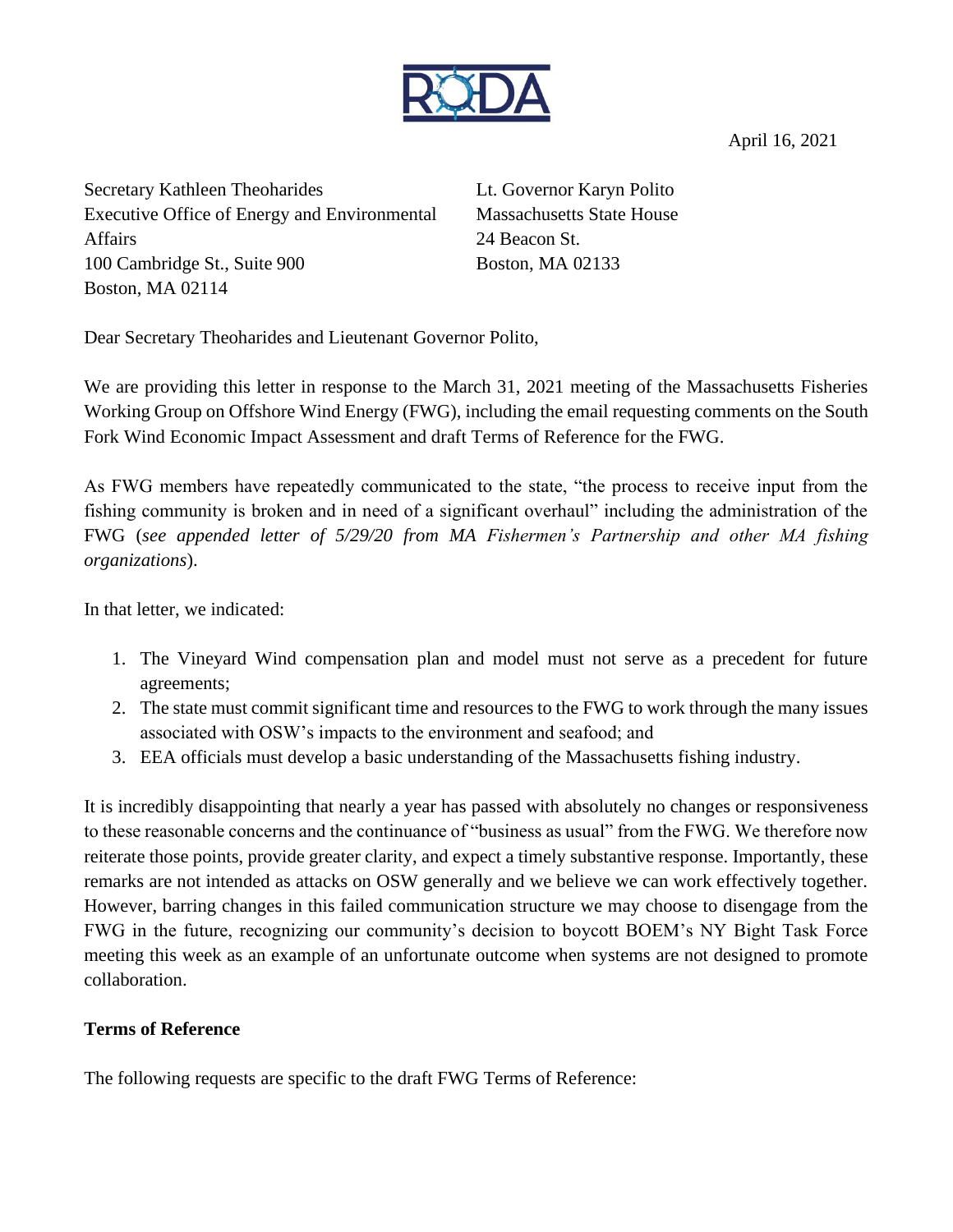

- 1. The state must convene a separate committee *only* for seafood industry members and their representatives to advise the state on OSW concerns. The state should support the industry in selforganizing so that it may provide useful suggestions for OSW improvements, through RODA or otherwise. We requested this in an industry-wide sign-on letter to the Gulf of Maine state governors last spring (*appended)*, but the reply letter we received from Secretary Theoharides lacked clear commitments to address this.
- 2. The state must clearly identify roles and responsibilities for participants in the joint FWG that includes OSW developers. A formal set of participants must be chaired or co-chaired by a fishing industry representative.
- 3. Developers must provide updates regarding their projects *regularly* and *in writing*. This is the only way to effectively get this information to the fishing community. For years, RODA and MA fishermen have clearly and consistently requested developers to provide this information in accessible formats so that they may disseminate it to fishing communities and have done significant scoping of how this could be successful. The developers have refused since it is not a permitting requirement and we cannot accomplish this alone.
- 4. FWG meetings should consist of presentations from fishing groups regarding their needs, activities, and funding priorities. This direct dialogue with the state is completely missing and FWG meetings are reserved only for developers' information sharing.
- 5. Agendas must be provided two weeks in advance, with sufficient time for comments after a meeting.
- 6. Meeting schedules must be regular, predictable, and effectively sequenced with relevant OSW decision points.
- 7. The FWG website must be kept up to date, and should work through RODA to provide a one-stop shop for information on multiple state and project activities since projects and meetings in other states also impact MA fishermen.

# **South Fork Assessment**

We decline to provide detailed feedback about the "economic assessment" for the following reasons:

- 1. *We reject in the strongest possible terms the adequacy of the information provided and the process by which it was presented as a basis for any compensatory mitigation agreement.* If the state's intention is to use this presentation as the basis of an assessment of impact fees, it must do so transparently, publicly, and with fishermen's involvement. The purpose of this presentation was not stated at the FWG meeting.
- 2. The presentation provided no methodology except the name of the model used, "IMPLAN," so cannot be independently corroborated.
- 3. The multiplier factor used is significantly lower than other commonly accepted and scientifically accepted calculations.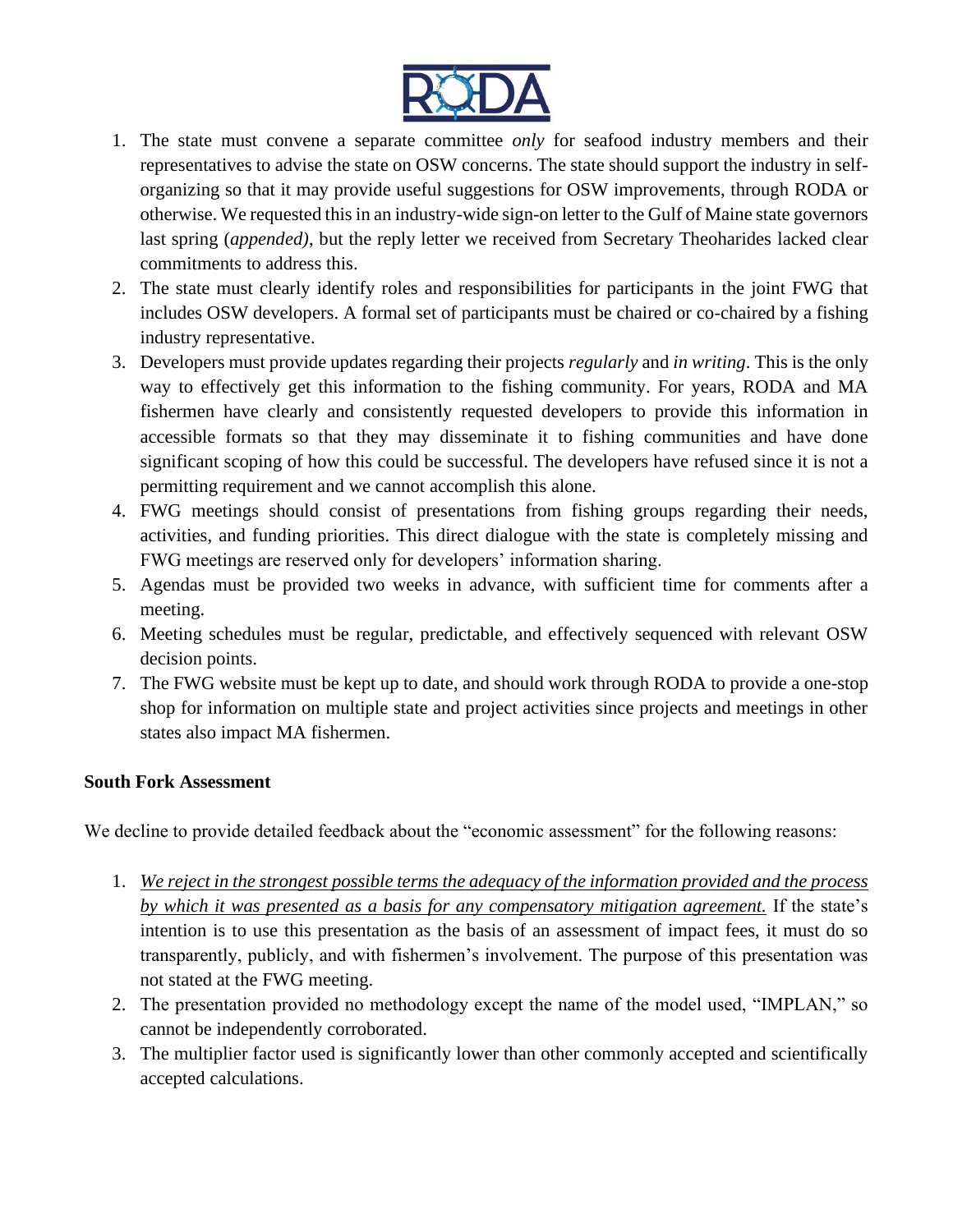

- 4. The presentation's "exposure assumptions" are not backed with any supporting information whatsoever and grossly undervalue fisheries impacts.
- 5. The presentation references a larger report that was not publicized.
- 6. The time period allotted for comment does not allow for an independent economic analysis.

# **Other Specific Requests**

- 1. The Secretary and Lt. Governor must take an active role in resolving existentially threatening conflicts between our state's historic fishing industry and the new one it actively promotes, including but not limited to your attendance at future FWG meetings.
- 2. Impact fees are a matter of critical importance, and these cannot be effectively addressed through the existing FWG structure; fishermen must be empowered to negotiate constructively. Massachusetts has a history of requiring impact fees from activities that significantly affect fishing and this different approach is incomprehensible.
- 3. Projects should be required, through impact fees, to fund items identified among the fishing sector through the independent committee requested above. These may include seafood marketing, fisheries development, alternative harvest strategies, etc.
- 4. Impact fees must also be assessed at regional, federal, and cumulative levels such that state protectionism does not create disparities among states or prevent fair compensation to any impacted fisheries permit holders or shoreside businesses.
- 5. Additional fees should be leveraged on OSW procurements toward fisheries research, such as is required by NY and NJ.

We look forward to your response to each of these points and suggestions for a mutually agreeable path forward.

| Eric Hansen                                            | Dan Orchard                        |
|--------------------------------------------------------|------------------------------------|
| Hansen Scalloping Inc.                                 | <b>Fishing Partnership Support</b> |
|                                                        | Services                           |
| Peter Anthony & Ronald Enoksen<br><b>Annie Hawkins</b> |                                    |
| <b>RODA</b>                                            | John Pappalardo                    |
|                                                        | Cape Cod Commercial Fishermen's    |
| <b>Fred Mattera</b>                                    | Alliance                           |
| <b>Commercial Fisheries Center</b>                     |                                    |
| of RI                                                  | Angela Sanfilippo                  |
|                                                        | Gloucester Fishermen's Wife        |
| Jackie Odell                                           | Association                        |
| Northeast Seafood Coalition                            |                                    |
|                                                        | <b>Ronald Smolowitz</b>            |
|                                                        | <b>Fisheries Survival Fund</b>     |
|                                                        |                                    |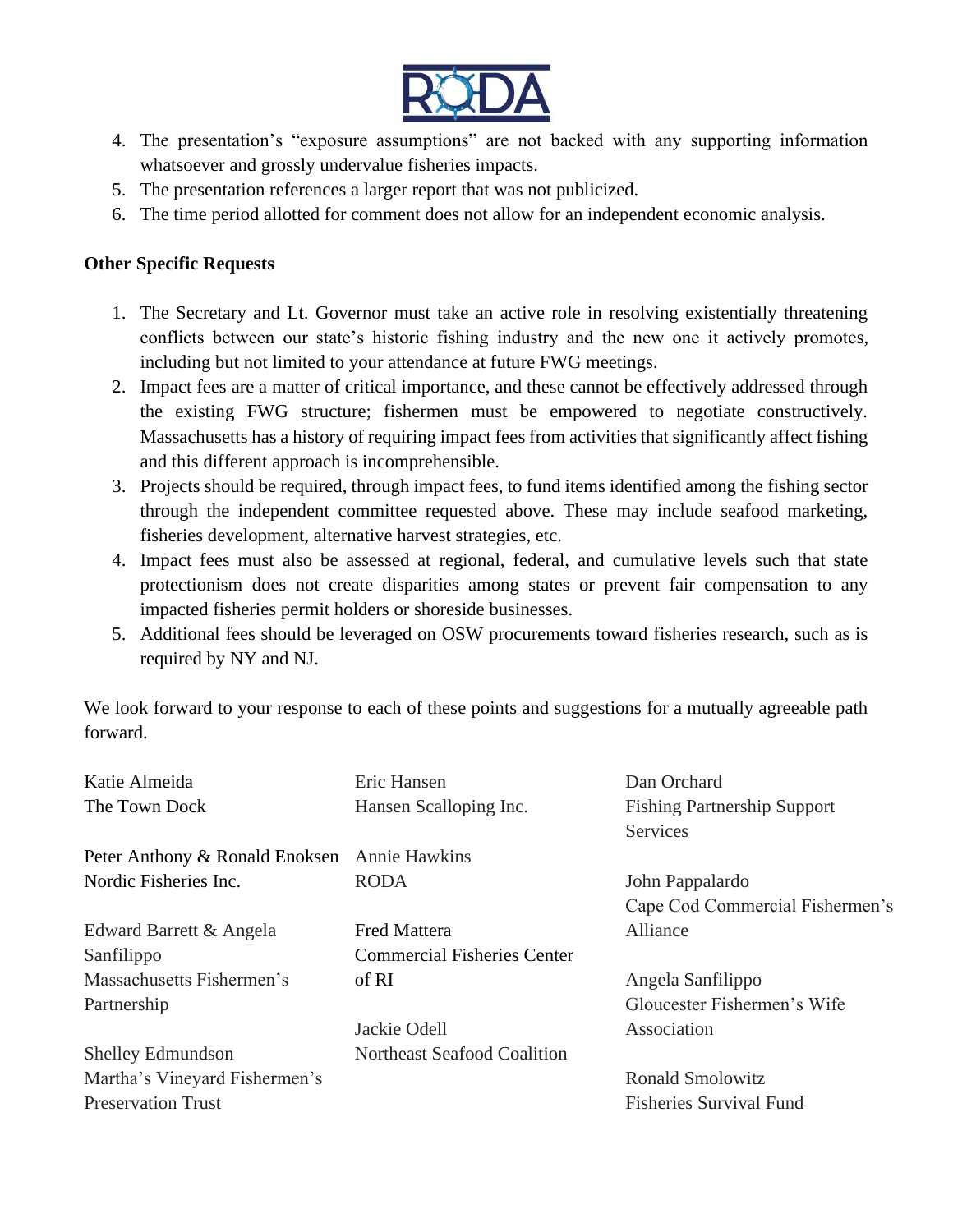

#### **OFFICERS**

Edward Barrett, President John Haviland, Vice President Jacqueline Odell - Secretary Paul Vitale, Treasurer Angela Sanfilippo, Exec. Director

#### **EXECUTIVE COMMITTEE**

William Adler **Edward Barrett** James M. Kendall Jacqueline Odell Angela Sanfilippo Paul Vitale

#### **BOARD OF DIRECTORS**

**William Adler Edward Barrett** Ronald Borjeson Gaetano G. Brancaleone John Carver Russell Cleary John Haviland Raymond Kane James M. Kendall Frank Mirarchi Karen Murdoch Jacqueline Odell **Richard Ruais** Angela Sanfilippo Paul Theriault **Paul Vitale** 

#### **MEMBER ORGANIZATIONS**

Boston Harbor Lobstermen's Co-operative Cape Cod Commercial Hook Fishermen's Association Commercial Anglers' Association Friends of the South Shore Fisheries Gloucester Fishermen's Wives Association Gloucester Fishermen's Association Marshfield Commercial Fishermen's Association Massachusetts Commercial Fishermen's Association Massachusetts Bay Ground Fishermen's Association Massachusetts Lobstermen's Association New Bedford Seafood Coalition Northeast Seafood Coalition North Shore Community Tuna Association Pigeon Cove Fishermen's Co-Op Plymouth Lobstermen's Association Provincetown Fishermen's Association South Shore Lobstermen's Association Women of Fishing Families

# **MASSACHUSETTS FISHERMEN'S PARTNERSHIP, INC**

Corporate Office: 2 Blackburn Center · Gloucester, MA 01930-2268 Tel. (978) 282-4847 · Fax (978) 282-4798 Toll Free (888) 282-8816 Regional Office: 38 Bethel Street • New Bedford, MA 02740 Tel. (508) 991-3043 · Fax (508) 991-8158 Cape Cod (508) 237-9402 - South Shore 781-635-0011 www.mass-fish.org

Director Lisa Berry Engler Massachusetts Office of Coastal Zone Management 251 Causeway Street, Suite 800 Boston, MA 02114

Dear Ms. Engler:

We are surprised and dismayed that officials in the Massachusetts Executive Office of Energy and Environmental Affairs (EEA) and Office of Coastal Zone Management (CZM) would develop and accept Vineyard Wind's mitigation plan for the commercial fishing industry without a legitimate effort to involve the input of the commercial fishing industry.

You released news of this agreement after nearly a year of silence. And you did so at the close of business on a Friday before a long weekend in the midst of a pandemic. This is not the type of cooperation we expect from our government.

This is not a plan that we would accept because it fails to mitigate the predicted damage to the marine environment, our coastal communities, and the supply of fresh seafood to the residents of Massachusetts. If we had been involved in a legitimate process to provide input in this agreement, we could have made significant improvements that would have benefitted the residents of Massachusetts.

As this pandemic has shown, Massachusetts has significant weaknesses in its food security and food supply chain. The people of Massachusetts need the fishing and seafood industries for a healthy source of protein. Over the past few months, we have worked on ways to feed people with multiple government groups, including the Coastal Caucus of Legislators, the Seaport Economic Council, and the Division of Marine Fisheries. We are frustrated that we could be working effectively alongside so many government officials, but not the EEA or Office of Coastal Zone Management (CZM).

The Massachusetts Fishermen's Partnership (MFP) and the fishing community groups that signed this letter as supporters represent the key stakeholders that you thank in your email for providing input in the development of this plan. Combined we represent thousands of commercial fishermen in Massachusetts and the Northeast. But you did not include us in the development of this plan.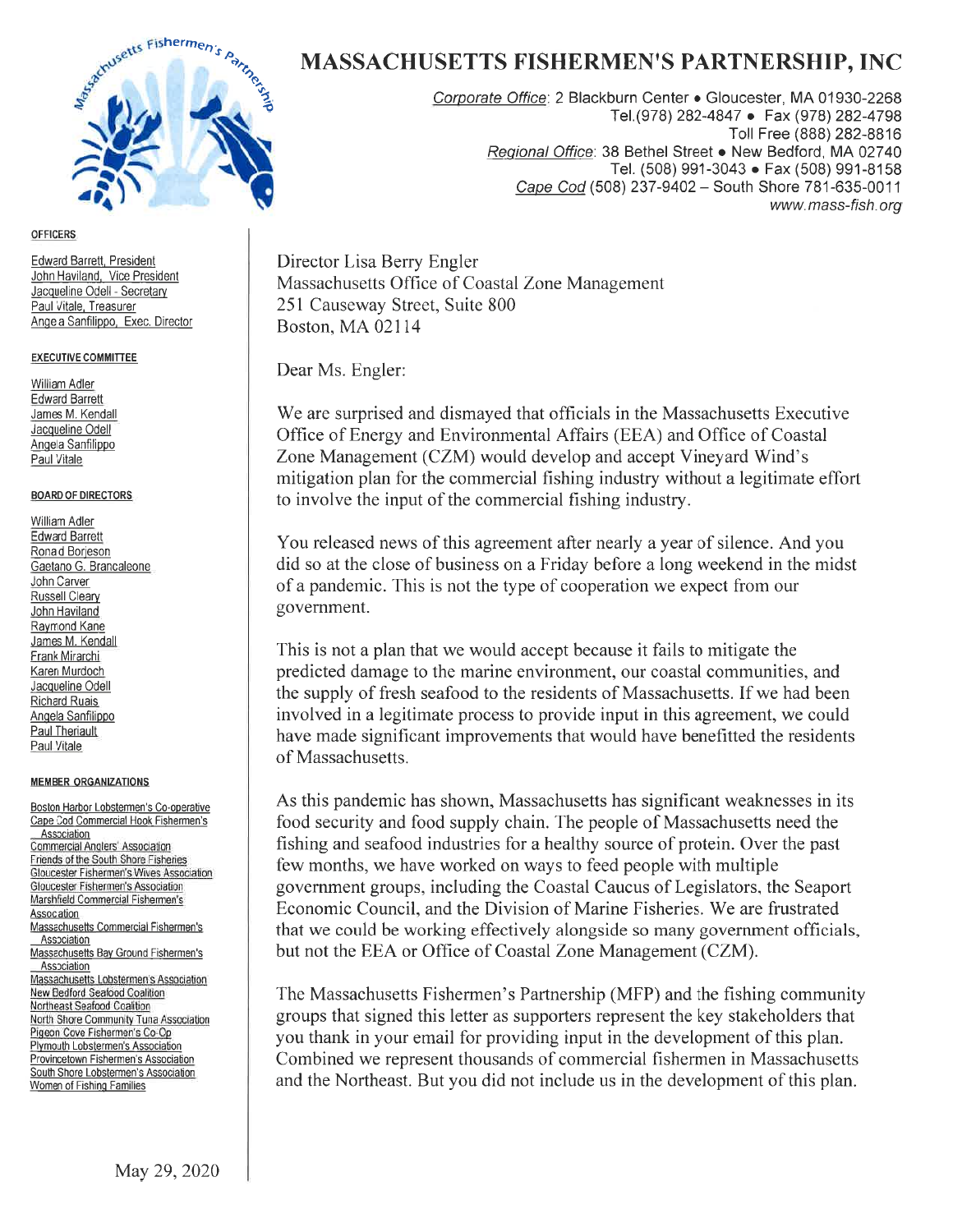As far as we can tell, this plan was developed by Vineyard Wind through private meetings and consultations with officials from Massachusetts government. Massachusetts officials may have had the best of intentions for the fishing community, but they are not the fishing community and should not have developed a plan on behalf of the fishing community.

Back in December 2018, the Responsible Offshore Development Alliance (RODA), sent a letter to Vineyard Wind and copied you stressing that mitigation must be done in a "transparent, holistic, and wellstructured manner." This process did not meet those criteria.

We think you would agree that the process to receive input from the fishing community is broken and in need of a significant overhaul. There was one Fisheries Working Group on Offshore Wind Energy (Working Group) meeting on Vineyard Wind's proposed plan. It occurred on May 16, 2019 when Lars Pederson, vineyard Wind's CEO, gave the fishing industry its first view of a one-sided plan developed without input from the fishing community. The plan dramatically undervalues the fishing industry and dismisses legitimate concerns raised by the fishing community and the National Marine Fisheries Service. There were no other Working Group meetings to discuss ways to improve Vineyard Wind's plan or address the legitimate concerns it dismissed.

The MFP was so alarmed by the inadequacies in Vineyard Wind's analysis that it worked with Dr. Tom Sproul, an economist from the University of Rhode Island, to review the plan. Dr. Sproul wrote a comprehensive report that was submitted to EEA on May 31, 2019.

The MFP received no feedback from EEA on Dr. Sproul's report. Remarkably, EEA allowed Vineyard Wind to include a response to Dr. Sproul in its agreement with the state, but not Dr. Sproul's original report.

We request that you acknowledge that this mitigation plan was created without a legitimate process to include input from the fishing community by committing to the following:

- 1. This is a standalone mitigation plan and may not be used as a model or precedent for future mitigation agreements with Vineyard Wind or other offshore wind energy companies seeking any type of approval or permitting from Massachusetts, including federal consistency review.
- 2. Commit the proper time and resources to the Fisheries Working Group so that it can develop a legitimate process for involving the fishing community and work through the many issues that need attention to prevent offshore wind development from doing irreparable harm to the environment and supply chain of fresh seafood.
- 3. Commit to having officials within EEA develop a basic understanding of the Massachusetts fishing industry. We are proud of our fishing history, the jobs we create, and the people we feed. We need officials from EEA to understand the fishing industry as well as they understand the wind energy industry if there is going to be an equitable process towards co-existence.

Sincerely,

Augula Souphiffo

Angela Sanfilippo, Executive Director

Edward familt

**Edward Barrett, President**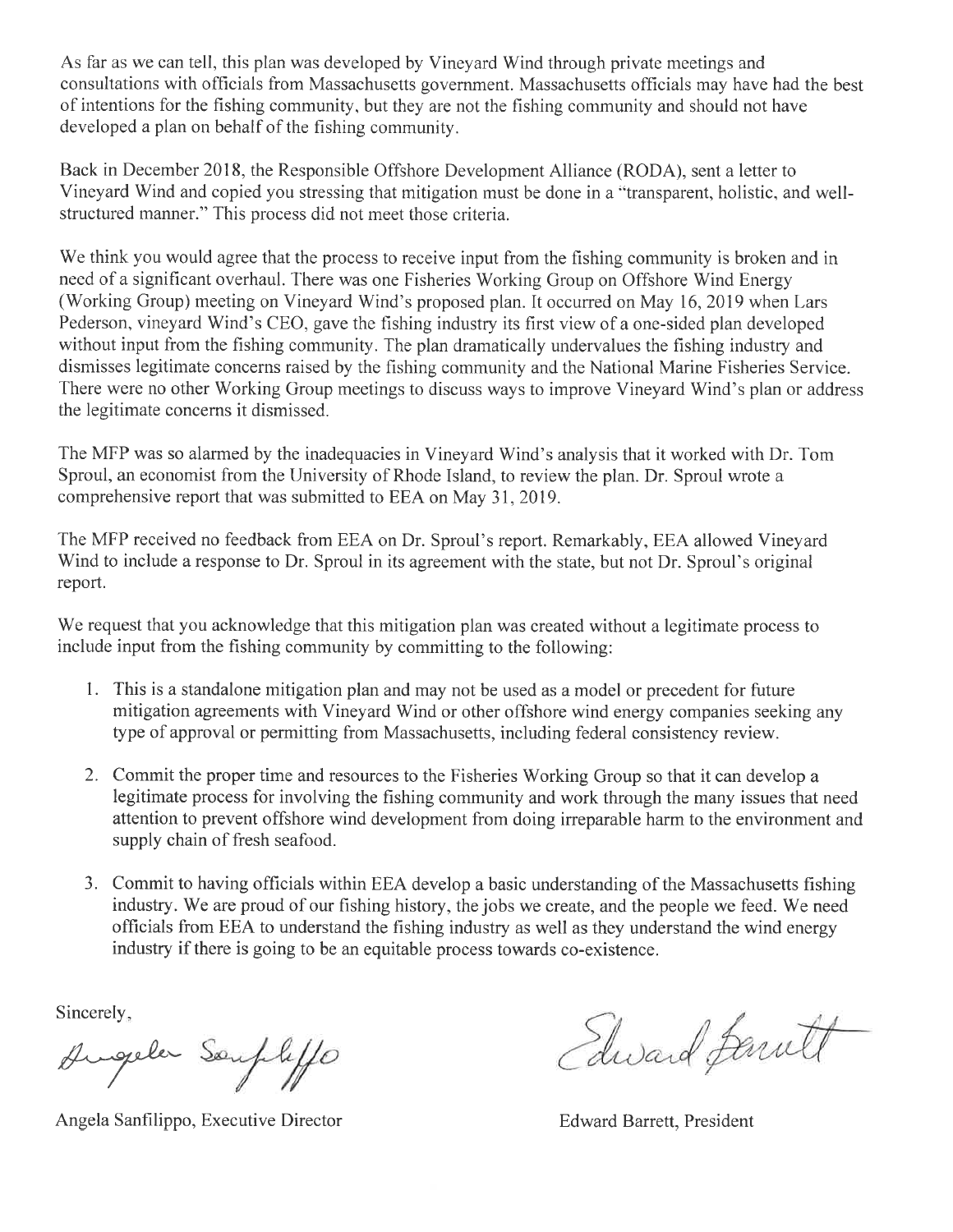# Fishing Industry Supporters in Addition to MFP Member Organizations

#### **Responsible Offshore Development Alliance**

(Membership Across East Coast)

#### **Fisheries Survival Fund** New Bedford, MA

(Membership Across East Coast)

#### **Boston Fisheries Foundation** Boston, MA

**Eric Hansen** Hansen Scalloping Inc. New Bedford, MA F/V Endeavor and F/V Intrepid

# **Al Rencurrell**

Nantucket Sound Seafood LLC New Bedford, MA F/V Miss Kara F/V Miss Iris F/V Sea Fox

# **Gerald O'Neill**

Cape Seafoods Inc. Western Sea Fishing Gloucester, MA F/V Endeavour F/V Challenger

# **Tory Bramante**

Atlantic Coast Seafood, Inc. Boston, MA F/V America F/V American Pride F/V Padre Pio

# **Northeast Fishery Sector II**

Gloucester, MA

**Northeast Fishery Sector VI** Boston, MA

# **Tim Barrett Northeast Fishery Sector X**

John Haran **Northeast Fishery Sector XIII** Massachusetts and Rhode Island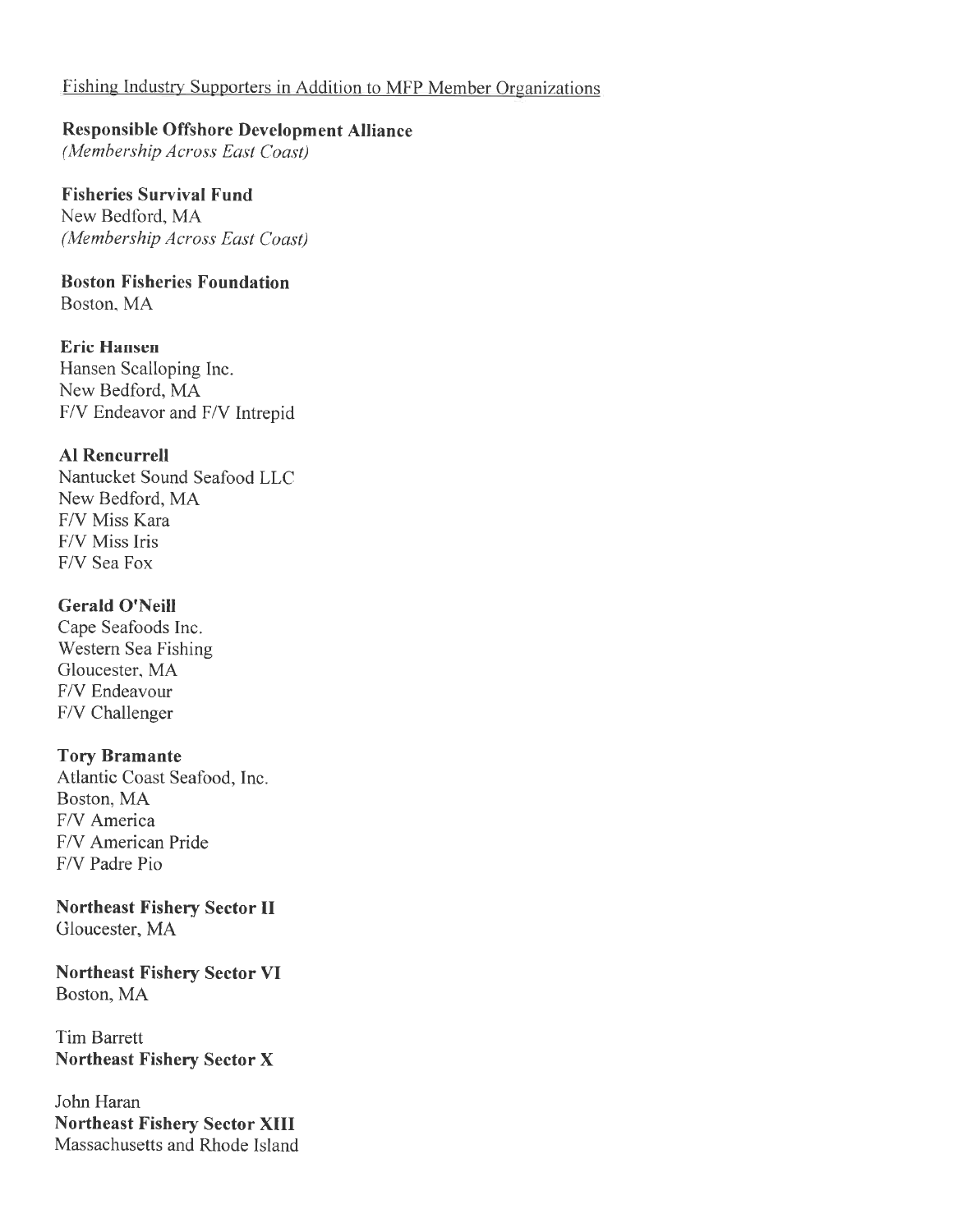#### **Libby Entrie**

Northeast Sector Service Network Gloucester, MA

CC:

Governor Charlie Baker Lieutenant Governor Karyn Polito Massachusetts Coastal Caucus of Legislators Secretary Kathleen Theoharides, EEA Undersecretary Dan Sieger, EEA Commissioner Ronald Amidon, Department of Fish and Game Director Dan McKiernon, Division of Marine Fisheries Fisheries Working Group on Offshore Wind Energy Mayor Jon Mitchell, New Bedford Mayor Sefatia Romeo Theken, Gloucester Mayor Marty Walsh, Boston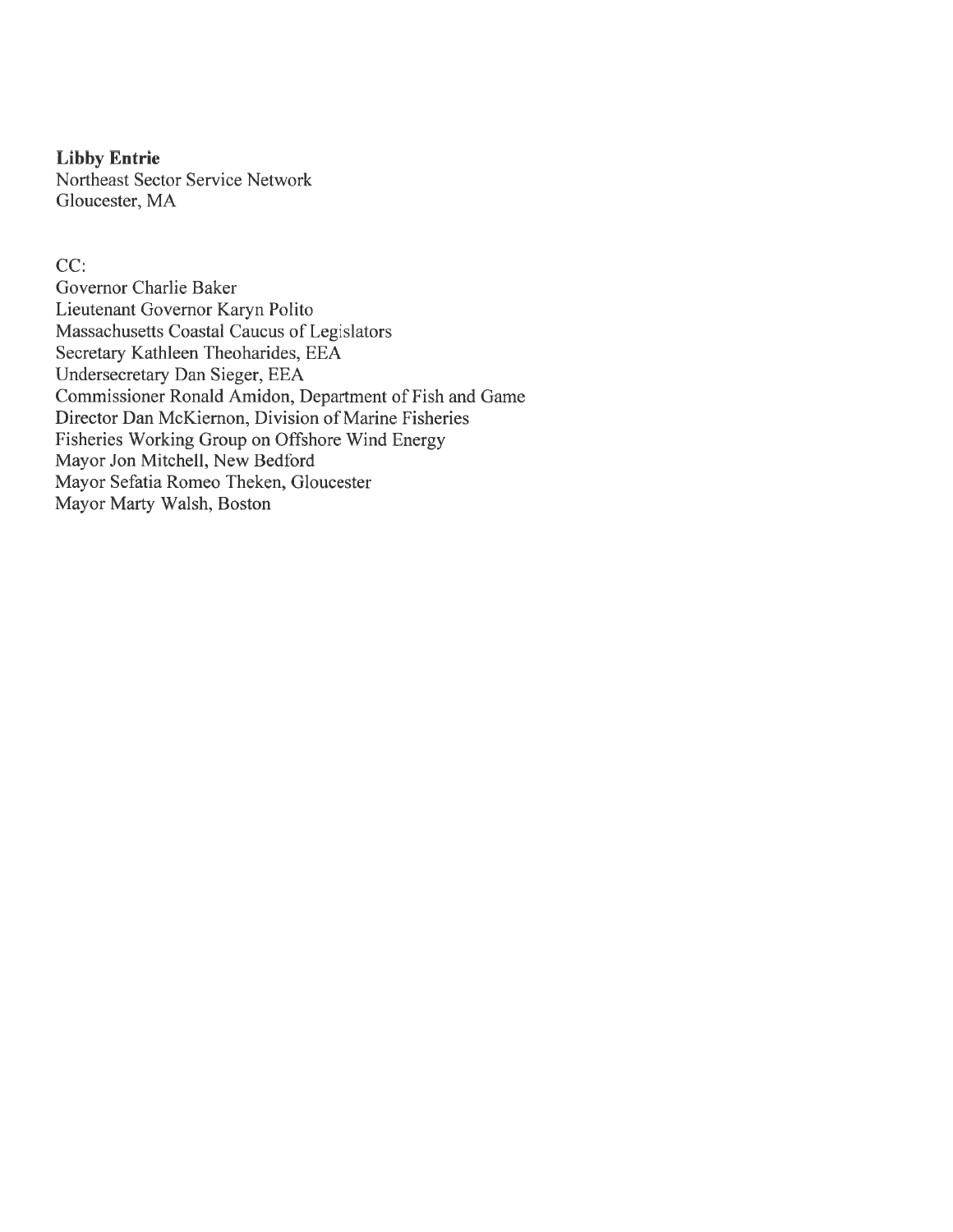

April 14, 2020

Governor Charlie Baker Governor Chris Sununu Massachusetts State House Office of the Governor 24 Beacon St. State House Office of the Governor, Room 280 107 North Main Street Boston, MA 02133 Concord, NH 03301

Augusta, ME 04333 1849 C Street NW

Governor Janet T. Mills **Example 2. Solution** Dr. Walter Cruickshank, Acting Director 1 State House Station **Bureau of Ocean Energy Management** Washington, D.C. 20240

Dear Governor Baker, Governor Mills, Governor Sununu, and Director Cruickshank:

On behalf of fishing industry and community leaders who live and operate in the Gulf of Maine (GOM), the Responsible Offshore Development Alliance (RODA) offers the following four requests for your consideration in regards to offshore wind development in the GOM.

RODA is a membership-based coalition of fishery-dependent companies and associations committed to improving the compatibility of new offshore development with their businesses. Our approximately 170 members are comprised of major fishing community groups and associations, individual vessels, and shoreside dealers operating in federal and state waters of the New England, Mid-Atlantic, and Pacific coasts. We have many members from your states that operate in the Gulf of Maine (GOM) who have witnessed how offshore energy development has unfolded in other regions, and are very concerned that the same fragmented process will occur in their fishing grounds.

Due to the planned use of floating offshore structures for wind energy development in the GOM, lease areas will become de facto closures to fishing. Technology is evolving to minimize the footprint of the base of an offshore wind platform, but current proposed technologies still have mooring lines and flexible cabling that will make any type of fishing – fixed or mobile gear – incredibly unlikely within a wind energy area (WEA). Offshore wind energy development in the GOM is therefore a topic of extreme concern to the region's fishermen and fishing-dependent communities.

First, given the unprecedented nature of the global pandemic we are experiencing, we respectfully request a **six-month pause** in the regulatory process for Outer Continental Shelf (OCS) renewable energy development in the GOM. Public participation and engagement is exceedingly important throughout the entire regulatory process, but especially at the early stages of project siting since floating wind energy facilities will constitute fisheries closures for the reasons described above. Due to COVID-19 many meetings and opportunities for this engagement have been postponed until further notice. Additionally, as the pandemic is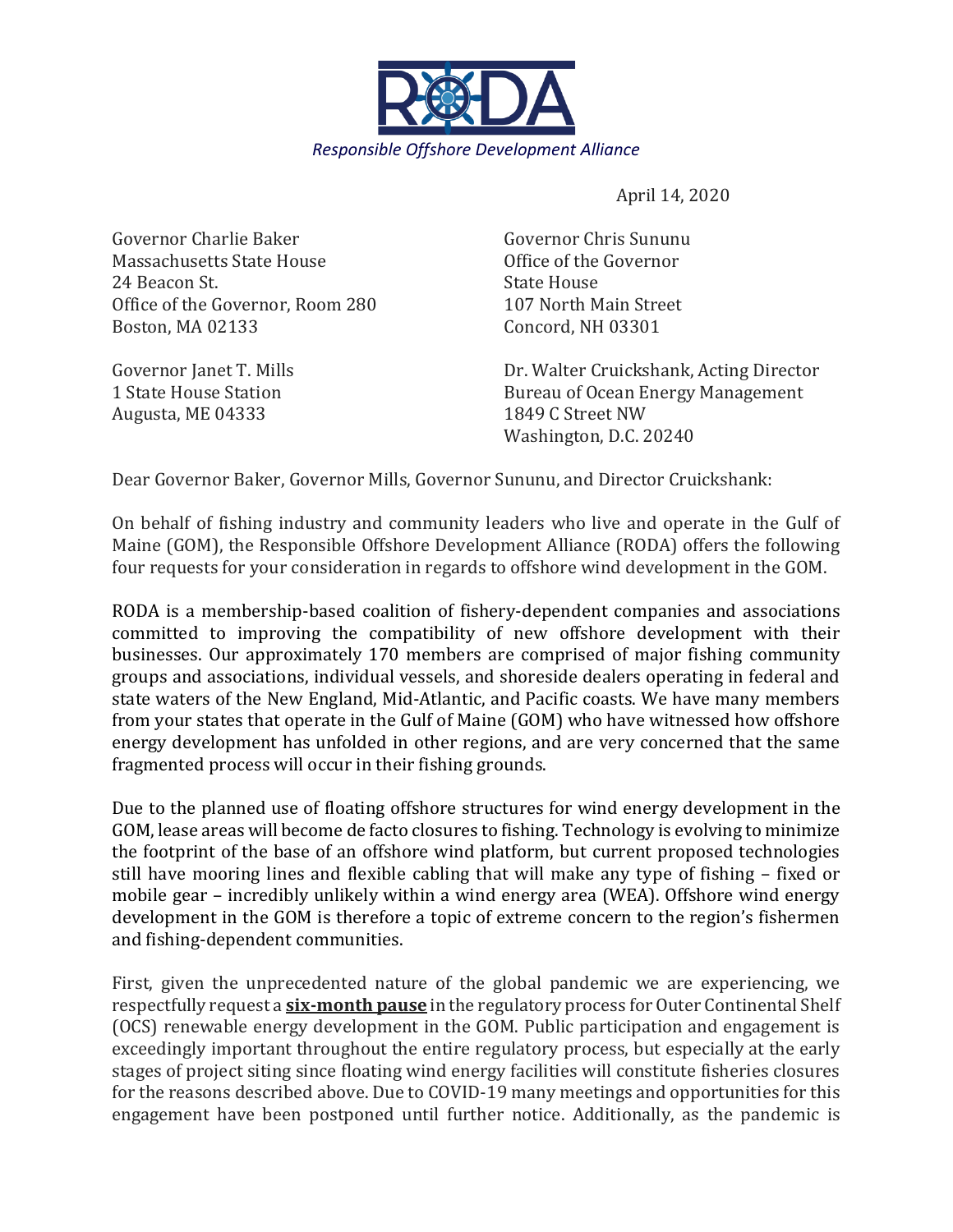having immense financial impact on all American businesses, the fishing industry is no exception. Many resources, including time and effort, from the commercial fishing sector must be diverted to addressing the issue at hand, leaving insufficient opportunities for meaningful engagement in the siting and other planning of potential offshore renewables.

In addition to the good faith that will be earned by committing to move forward only once fishermen can be actively involved, there are other benefits that may be recouped by taking this (non)action. A principle concern from the fishing industry is how these wind turbines will impact the marine ecosystem. As any good scientist knows, baseline data is fundamental to answering any research question about environmental change. A delay in the siting process will allow for an opportunity to generate a longer time series of baseline data, which is incredibly important for understanding an ecosystem that is defined by variable seasonal and inter-annual cyclical changes. Furthermore, in the GOM there are major fisheries data deficiencies including, notably, for the lobster fishery. Slowing the process down would allow better opportunities for industry to develop strategies to generate and share data in a meaningful way to help inform the siting of offshore development. We therefore request that this time be used to engage in the research activities needed to responsibly inform offshore wind energy planning—both through gathering existing data and building out new data streams—while also forming the necessary structures and processes to support constructive engagement once the public health crisis subsides.

Second, we feel it is imperative to convene a **fisheries-driven GOM regional working group** to fully participate in the offshore development process. Vessels home-ported in Maine, New Hampshire, and Massachusetts all fish in the GOM and have unique spatial and operational needs, and complementary understanding of the ecosystem there. Fragmenting the region's fishermen into state groups (which can be entirely arbitrary for those with federal fishing permits) puts too much pressure on them to follow every meeting and engagement opportunity in each state. Experience in other regions has indicated that a regional group, convened and led by the industry, will be the only fair and equitable way for commercial fishing concerns to be properly addressed. We anticipate this group will improve fishermen's involvement in numerous ways, including the following:

- Provide recommendations to federal and state regulators for involving fishermen and incorporating fisheries science into decision making;
- Empower fishermen to develop consensuses in identifying critical fishing grounds or forming other spatial recommendations;
- Coordinate fishermen's involvement while minimizing redundancy for them in federal and state-specific working groups that overlap with fisheries issues;
- Streamline requests for information and provide easily identifiable educational opportunities in order to ensure fisheries professionals are well informed regarding offshore wind energy development and technology;
- Prioritize data requests so that fishing industry participants can better inform their input during siting and transmission discussions with BOEM and potential future developers;
- Improve data streams to include non-electronic fishing vessel traffic and reporting; and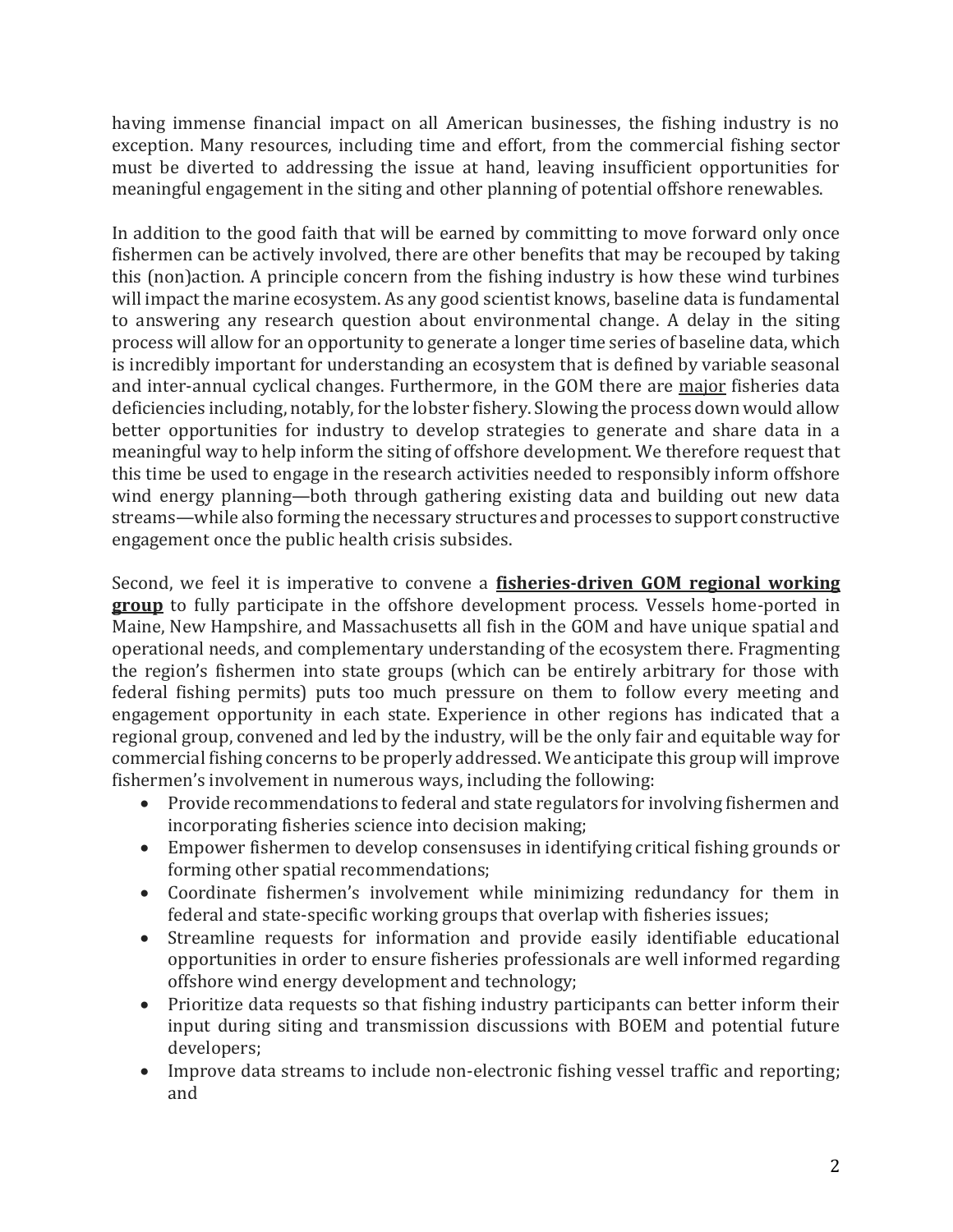• Generate ideas amongst the industry to improve the use of fisheries-dependent data in renewable energy planning.

We hope that this first-in-the-nation initiative will serve as a model to avoid the acrimonious outcomes seen in other regions. Furthermore, having a well-informed and fully engaged fishing industry *now* will be the determinative factor of whether regulators, developers, and fishermen are collectively able to devise mitigation strategies in advance of project installation (some of which, such as technology or gear innovations, take considerable time to research or implement). Your support of RODA and fishing industry leaders in this approach would demonstrate true leadership.

Third, we would like to reiterate previous requests from RODA, the New England Fishery Management Council, and others to BOEM to **not consider any unsolicited bids** for renewable energy development areas in the GOM, and request the states to support this unanimous request from fisheries experts. Unsolicited bids for offshore development circumvent sufficient and comprehensive engagement with other users, especially fishing communities. Siting of lease areas is paramount to minimizing impacts and de-conflicting with other uses of the OCS and this process ought to be fair and transparent. Because any qualified entity can submit an unsolicited bid, even if such a bid leads to a competitive leasing process, lines arbitrarily drawn on a map are likely to eventually become developed areas. If federal and state regulators genuinely aim to maximize compatibility of the two ocean uses, fishermen from the GOM need their input to be properly and openly evaluated during the planning and analysis phase for delineating WEAs.

Lastly, GOM fishermen are requesting greater transparency in offshore wind procurement goals and their **context within an overall energy strategy**. A more open exchange of information on the relative availability, price, and environmental impacts of all existing and potential energy sources for the region will be beneficial to the citizens of ME, NH, MA, and all those who rely on other resources found in the GOM for their livelihoods.

Thank you for your consideration of these concerns and our request for support on these important issues. We look forward to hearing from you and your staff to further discuss these requests.

Sincerely,

at of

Annie Hawkins, Executive Director Responsible Offshore Development Alliance P.O. Box 66704 Washington, D.C. 20035 Email: annie@rodafisheries.org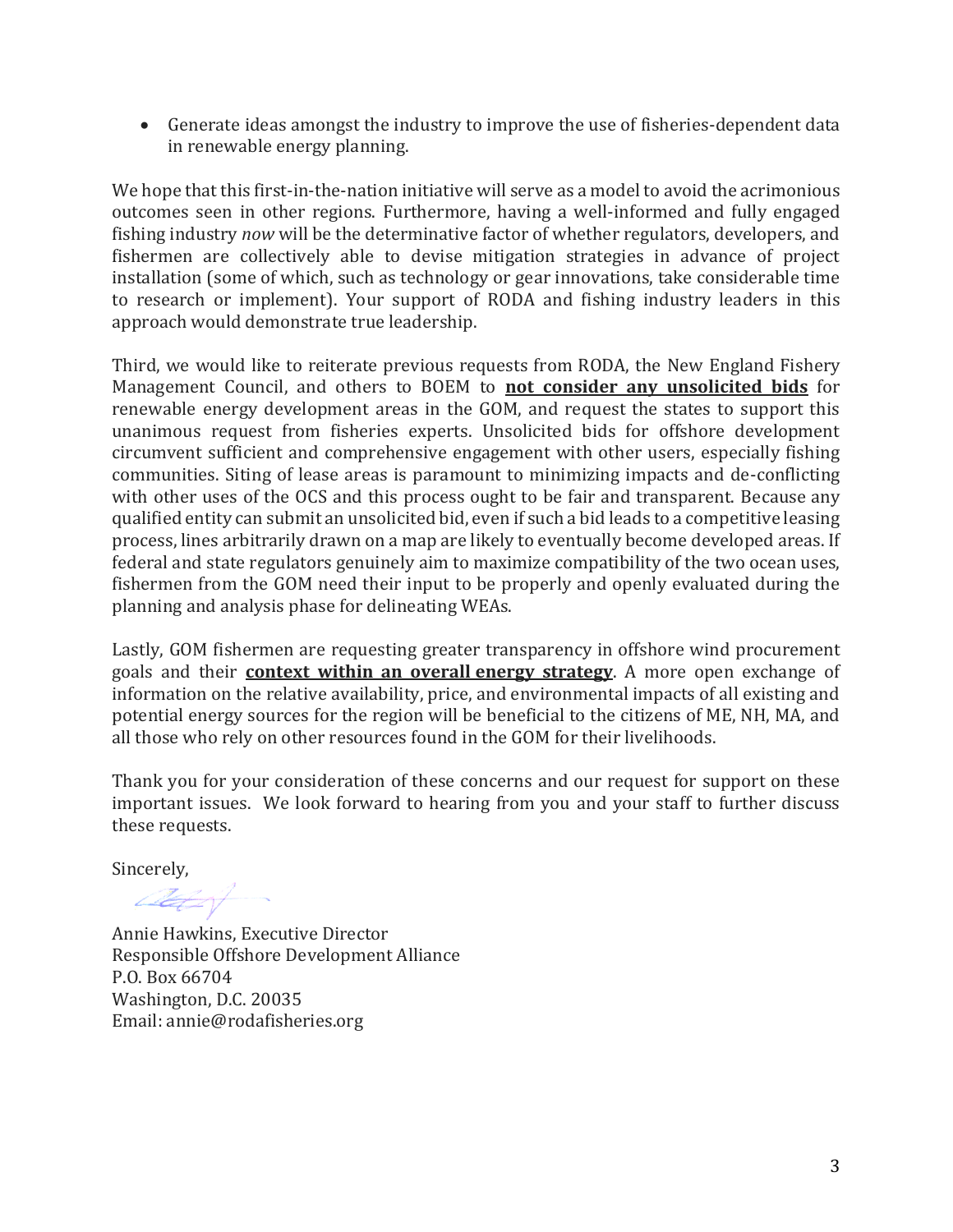# On behalf of the following fishery-dependent businesses and associations:

#### Maine

Associated Fisheries of Maine Maggie Raymond, Executive Director *Maine*

*F/V Bug Catcha* Gerry Cushman, Owner *Port Clyde, ME*

*F/V Knotty Lady* Dustin Delano, Owner *Friendship, ME*

*F/V Jocelyne K* Herman Coombs, Owner *Orr's Island, ME*

*F/V Jocka* Terry Alexander, Owner *Harpswell, ME* 

*F/V Overkill* James Wotton, Owner *Friendship, ME*

Maine Coast Fishermen's Association Ben Martens, Executive Director *Maine*

Maine Lobstermen's Association Patrice McCarron, Executive Director *Maine*

Maine Lobster Dealers' Association Annie Tselikis, Executive Director *Maine*

O'Hara Corporation Mary Beth Tooley, Government Affairs *Rockland, Maine*

# New Hampshire

Explore the Ocean World, LLC Ellen D. Goethel, CEO *Hampton, NH*

*F/V Ellen Diane* David T. Goethel, Owner *Hampton Harbor, NH*

New Hampshire Commercial Fishermen's Association Erik Anderson, President *New Hampshire*

Northeast Fishery Sector XI Dan Salerno, Sector Manager *New Hampshire*

Yankee Fishermen's Cooperative Jim Titone, President & Linda Hunt, General Manager *Seabrook, NH*

*F/V Patty-B* Dale Blatchford, Owner *Hampton, NH*

*F/V Sadie Amelia* Norman Moore, Owner *Hampton, NH*

*F/V Whats Next* Jeffrey Ruccio, Owner *Hampton, NH*

*F/V Black Swan* Stephen Joyce, Owner *New Hampshire*

*F/V Miss Maura* Peter Lagerstrom *Hampton, NH*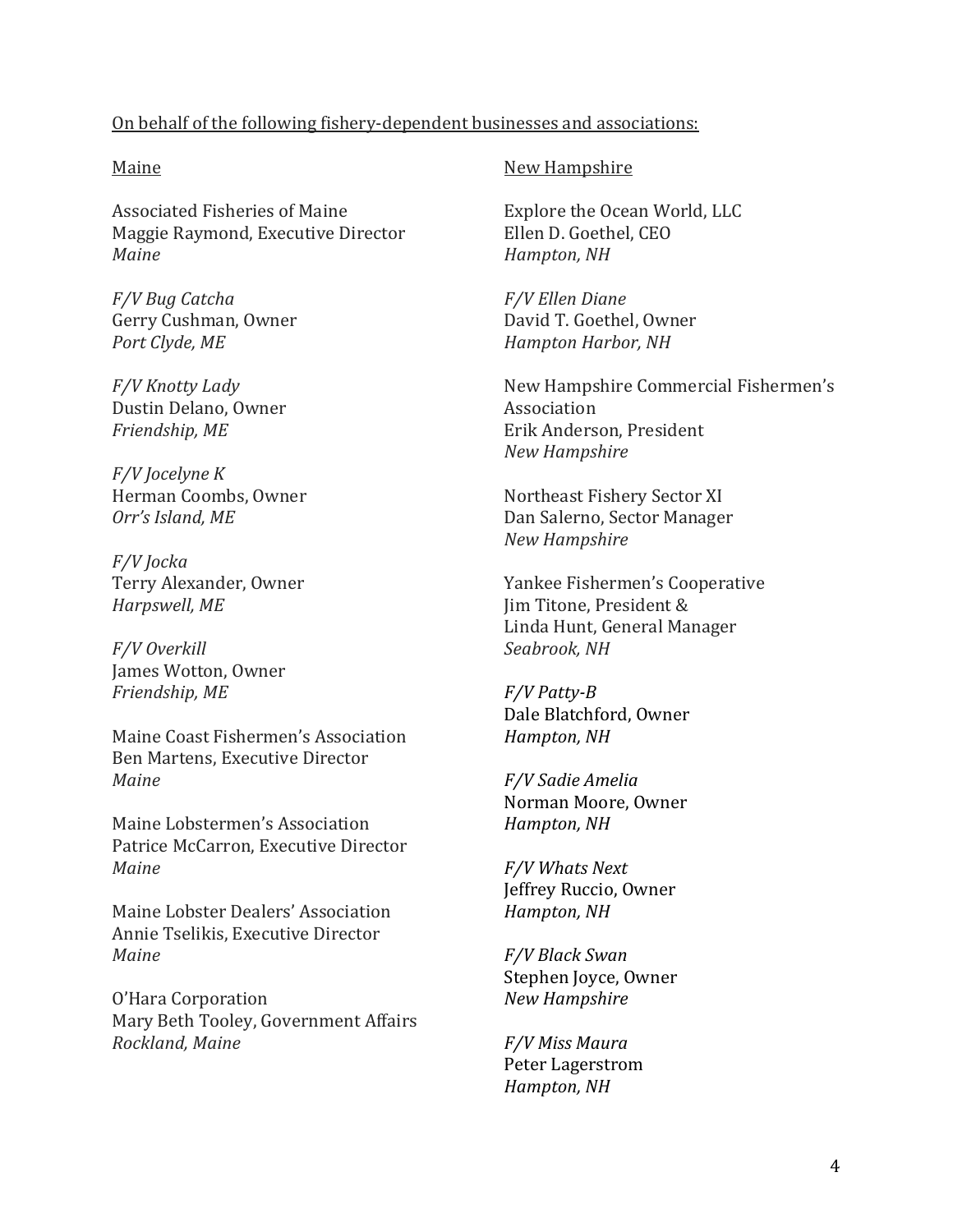

#### **Massachusetts**

Cape Seafoods Inc. Western Sea Fishing Company *F/V Endeavour,* Gloucester, MA *F/V Challenger,* Gloucester, MA Gerry O'Neill, President/Director *Gloucester, MA*

Cape Cod Commercial Fishermen's Alliance John Pappalardo, CEO *Massachusetts*

Double Diamond Fishing Corp. Maurice Lemieux *New Bedford, MA*

*F/V America F/V American Pride F/V Padre Pio* Salvatore Bramante, Owner *Boston, MA*

*F/V Angela & Rose* Francesco Paul Vitale, Owner *Gloucester, MA*

*F/V Atlantic Prince F/V Boomer II F/V Guardian F/V Olympia F/V Tremont* Michael Walsh, Owner *Boston, MA*

*F/V Explorer II* Bonnie Akerley, Owner *Gloucester, MA*

*F/V Labor in Vain* Doug Germain, Owner *Gloucester, MA*

*F/V Midnight Sun* Thomas Testaverde, Owner *Gloucester, MA*

*F/V Miss Emily* Kevin Norton, Owner *Scituate, MA*

*F/V My Grace* Frank Sciortino, Owner *Gloucester, MA*

*F/V Mystique Lady* Joseph Jurek, Owner *Gloucester, MA*

*F/V Razzo* Joseph Randazzo *Gloucester, MA*

*F/V Sabrina Maria* Albert Cottone, Owner *Gloucester, MA*

*F/V Santo Pio* Joseph Orlando, Owner *Gloucester, MA*

Fishing Partnership Support Services J.J. Bartlett, President *Massachusetts* 

Gloucester Fishermen's Wives Association Angela Sanfilippo, President *Gloucester, MA*

Hansen Scalloping Inc. *F/V Endeavor F/V Intrepid* Eric Hansen, President *Marion, MA*